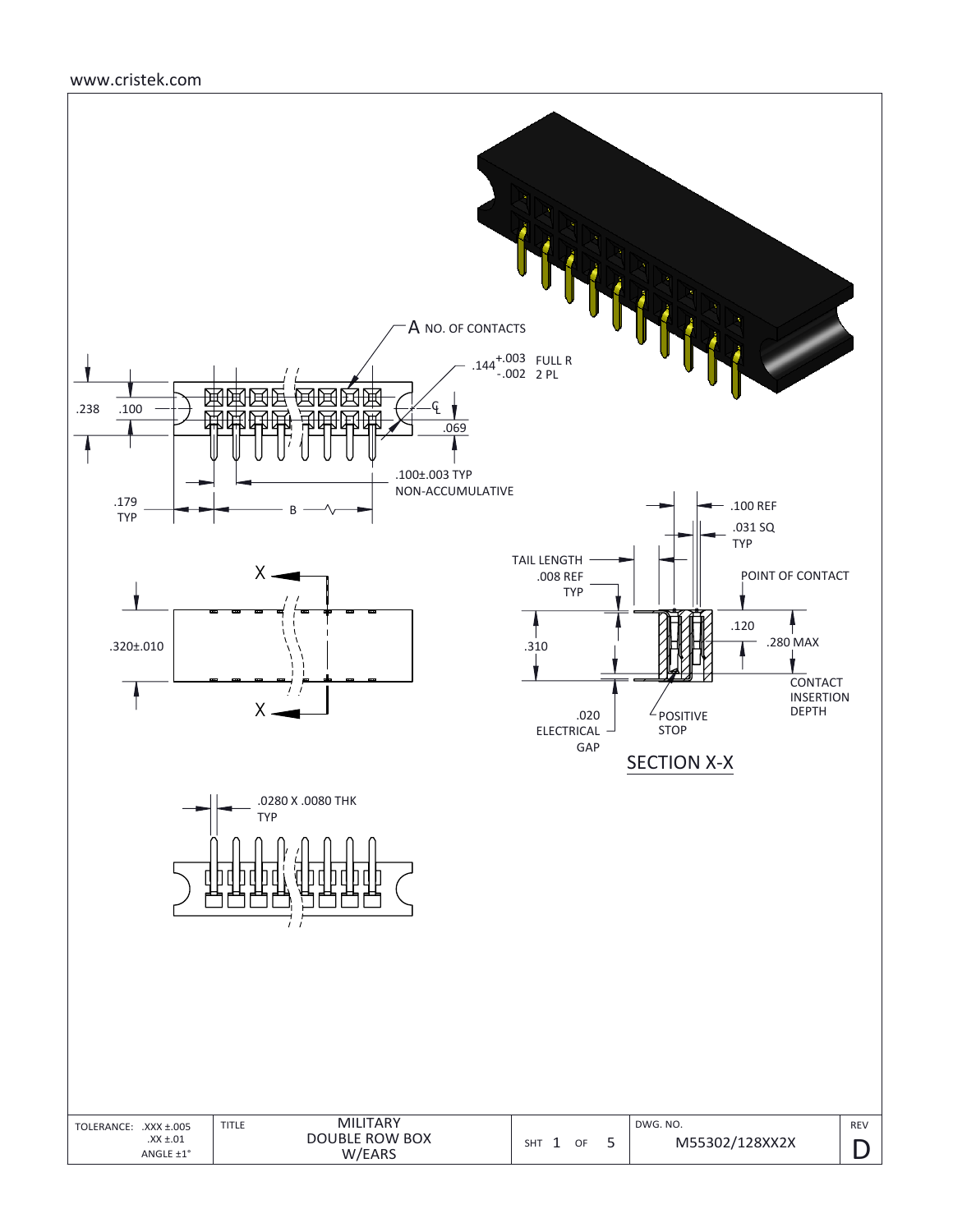#### www.cristek.com

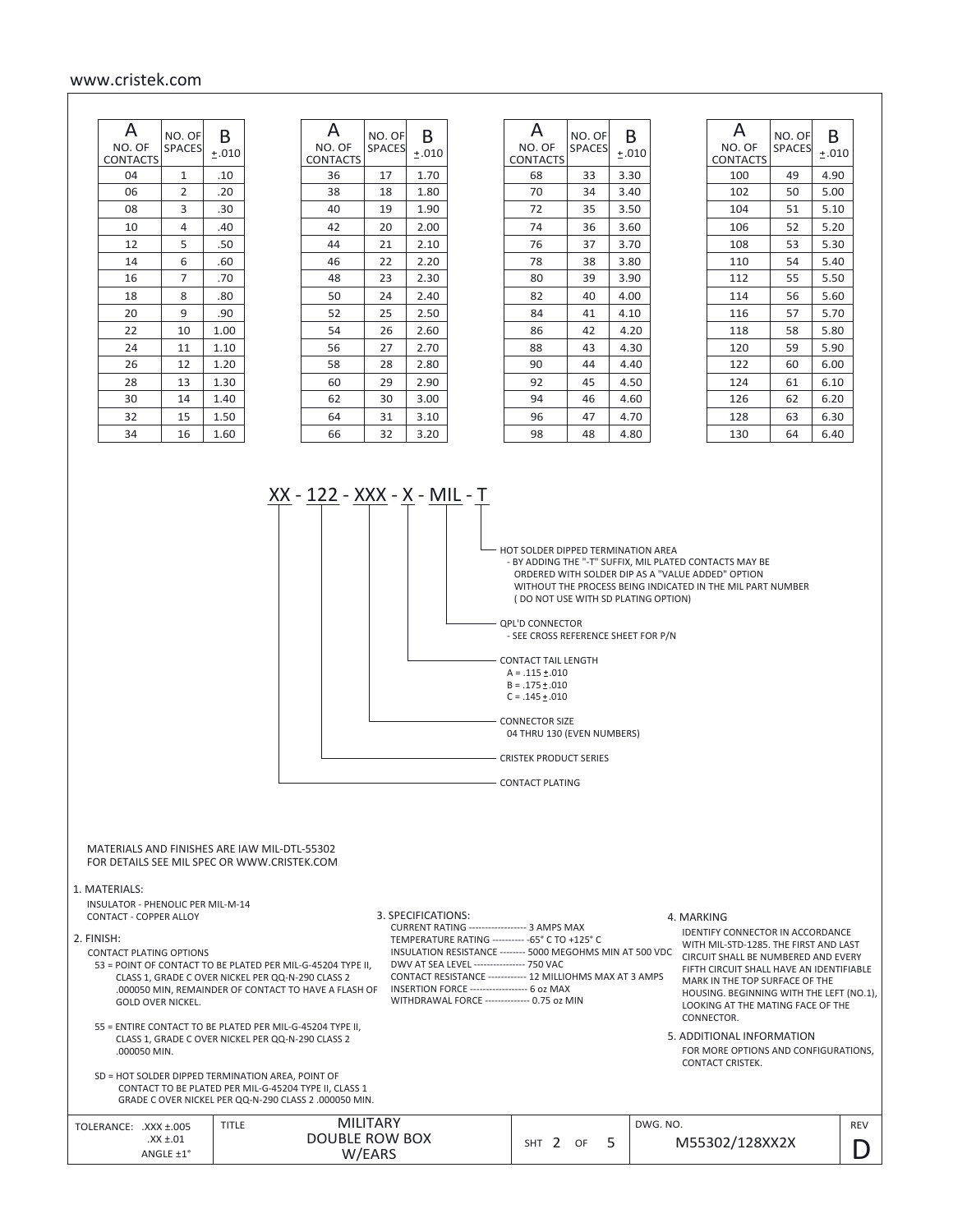| M55302/128 P/N  | CRISTEK P/N     |
|-----------------|-----------------|
| M55302/128-AA2A | 53-122-04-A-MIL |
| M55302/128-AB2A | 53-122-06-A-MIL |
| M55302/128-AC2A | 53-122-08-A-MIL |
| M55302/128-AD2A | 53-122-10-A-MIL |
| M55302/128-AE2A | 53-122-12-A-MIL |
| M55302/128-AF2A | 53-122-14-A-MIL |
| M55302/128-AG2A | 53-122-16-A-MIL |
| M55302/128-AH2A | 53-122-18-A-MIL |
| M55302/128-AJ2A | 53-122-20-A-MIL |
| M55302/128-AK2A | 53-122-22-A-MIL |
| M55302/128-AL2A | 53-122-24-A-MIL |
| M55302/128-AM2A | 53-122-26-A-MIL |
| M55302/128-AN2A | 53-122-28-A-MIL |
| M55302/128-AP2A | 53-122-30-A-MIL |
| M55302/128-AQ2A | 53-122-32-A-MIL |
| M55302/128-AR2A | 53-122-34-A-MIL |
| M55302/128-BA2A | 53-122-36-A-MIL |
| M55302/128-BB2A | 53-122-38-A-MIL |
| M55302/128-BC2A | 53-122-40-A-MIL |
| M55302/128-BD2A | 53-122-42-A-MIL |
| M55302/128-BE2A | 53-122-44-A-MIL |
| M55302/128-BF2A | 53-122-46-A-MIL |
| M55302/128-BG2A | 53-122-48-A-MIL |
| M55302/128-BH2A | 53-122-50-A-MIL |
| M55302/128-BJ2A | 53-122-52-A-MIL |
| M55302/128-BK2A | 53-122-54-A-MIL |
| M55302/128-BL2A | 53-122-56-A-MIL |
| M55302/128-BM2A | 53-122-58-A-MIL |
| M55302/128-BN2A | 53-122-60-A-MIL |
| M55302/128-BP2A | 53-122-62-A-MIL |
| M55302/128-BQ2A | 53-122-64-A-MIL |
| M55302/128-BR2A | 53-122-66-A-MIL |
| M55302/128-CA2A | 53-122-68-A-MIL |
| M55302/128-CB2A | 53-122-70-A-MIL |
| M55302/128-CC2A | 53-122-72-A-MIL |
| M55302/128-CD2A | 53-122-74-A-MIL |
| M55302/128-CE2A | 53-122-76-A-MIL |
| M55302/128-CF2A | 53-122-78-A-MIL |
| M55302/128-CG2A | 53-122-80-A-MIL |
| M55302/128-CH2A | 53-122-82-A-MIL |
| M55302/128-CJ2A | 53-122-84-A-MIL |
| M55302/128-CK2A | 53-122-86-A-MIL |
| M55302/128-CL2A | 53-122-88-A-MIL |

| M55302/128 P/N  | <b>CRISTEK P/N</b> |
|-----------------|--------------------|
| M55302/128-CM2A | 53-122-90-A-MIL    |
| M55302/128-CN2A | 53-122-92-A-MIL    |
| M55302/128-CP2A | 53-122-94-A-MIL    |
| M55302/128-CQ2A | 53-122-96-A-MIL    |
| M55302/128-CR2A | 53-122-98-A-MIL    |
| M55302/128-DA2A | 53-122-100-A-MIL   |
| M55302/128-DB2A | 53-122-102-A-MIL   |
| M55302/128-DC2A | 53-122-104-A-MIL   |
| M55302/128-DD2A | 53-122-106-A-MIL   |
| M55302/128-DE2A | 53-122-108-A-MIL   |
| M55302/128-DF2A | 53-122-110-A-MIL   |
| M55302/128-DG2A | 53-122-112-A-MIL   |
| M55302/128-DH2A | 53-122-114-A-MIL   |
| M55302/128-DJ2A | 53-122-116-A-MIL   |
| M55302/128-DK2A | 53-122-118-A-MIL   |
| M55302/128-DL2A | 53-122-120-A-MIL   |
| M55302/128-DM2A | 53-122-122-A-MIL   |
| M55302/128-DN2A | 53-122-124-A-MIL   |
| M55302/128-DP2A | 53-122-126-A-MIL   |
| M55302/128-DQ2A | 53-122-128-A-MIL   |
| M55302/128-DR2A | 53-122-130-A-MIL   |
| M55302/128-AA2E | 53-122-04-B-MIL    |
| M55302/128-AB2E | 53-122-06-B-MIL    |
| M55302/128-AC2E | 53-122-08-B-MIL    |
| M55302/128-AD2E | 53-122-10-B-MIL    |
| M55302/128-AE2E | 53-122-12-B-MIL    |
| M55302/128-AF2E | 53-122-14-B-MIL    |
| M55302/128-AG2E | 53-122-16-B-MIL    |
| M55302/128-AH2E | 53-122-18-B-MIL    |
| M55302/128-AJ2E | 53-122-20-B-MIL    |
| M55302/128-AK2E | 53-122-22-B-MIL    |
| M55302/128-AL2E | 53-122-24-B-MIL    |
| M55302/128-AM2E | 53-122-26-B-MIL    |
| M55302/128-AN2E | 53-122-28-B-MIL    |
| M55302/128-AP2E | 53-122-30-B-MIL    |
| M55302/128-AQ2E | 53-122-32-B-MIL    |
| M55302/128-AR2E | 53-122-34-B-MIL    |
| M55302/128-BA2E | 53-122-36-B-MIL    |
| M55302/128-BB2E | 53-122-38-B-MIL    |
| M55302/128-BC2E | 53-122-40-B-MIL    |
| M55302/128-BD2E | 53-122-42-B-MIL    |
| M55302/128-BE2E | 53-122-44-B-MIL    |
| M55302/128-BF2E | 53-122-46-B-MIL    |

| M55302/128 P/N  | <b>CRISTEK P/N</b> |
|-----------------|--------------------|
| M55302/128-BG2E | 53-122-48-B-MIL    |
| M55302/128-BH2E | 53-122-50-B-MIL    |
| M55302/128-BJ2E | 53-122-52-B-MIL    |
| M55302/128-BK2E | 53-122-54-B-MIL    |
| M55302/128-BL2E | 53-122-56-B-MIL    |
| M55302/128-BM2E | 53-122-58-B-MIL    |
| M55302/128-BN2E | 53-122-60-B-MIL    |
| M55302/128-BP2E | 53-122-62-B-MIL    |
| M55302/128-BQ2E | 53-122-64-B-MIL    |
| M55302/128-BR2E | 53-122-66-B-MIL    |
| M55302/128-CA2E | 53-122-68-B-MIL    |
| M55302/128-CB2E | 53-122-70-B-MIL    |
| M55302/128-CC2E | 53-122-72-B-MIL    |
| M55302/128-CD2E | 53-122-74-B-MIL    |
| M55302/128-CE2E | 53-122-76-B-MIL    |
| M55302/128-CF2E | 53-122-78-B-MIL    |
| M55302/128-CG2E | 53-122-80-B-MIL    |
| M55302/128-CH2E | 53-122-82-B-MIL    |
| M55302/128-CJ2E | 53-122-84-B-MIL    |
| M55302/128-CK2E | 53-122-86-B-MIL    |
| M55302/128-CL2E | 53-122-88-B-MIL    |
| M55302/128-CM2E | 53-122-90-B-MIL    |
| M55302/128-CN2E | 53-122-92-B-MIL    |
| M55302/128-CP2E | 53-122-94-B-MIL    |
| M55302/128-CQ2E | 53-122-96-B-MIL    |
| M55302/128-CR2E | 53-122-98-B-MIL    |
| M55302/128-DA2E | 53-122-100-B-MIL   |
| M55302/128-DB2E | 53-122-102-B-MIL   |
| M55302/128-DC2E | 53-122-104-B-MII   |
| M55302/128-DD2E | 53-122-106-B-MIL   |
| M55302/128-DE2E | 53-122-108-B-MIL   |
| M55302/128-DF2E | 53-122-110-B-MIL   |
| M55302/128-DG2E | 53-122-112-B-MIL   |
| M55302/128-DH2E | 53-122-114-B-MIL   |
| M55302/128-DJ2E | 53-122-116-B-MIL   |
| M55302/128-DK2E | 53-122-118-B-MIL   |
| M55302/128-DL2E | 53-122-120-B-MII   |
| M55302/128-DM2E | 53-122-122-B-MIL   |
| M55302/128-DN2E | 53-122-124-B-MIL   |
| M55302/128-DP2E | 53-122-126-B-MIL   |
| M55302/128-DQ2E | 53-122-128-B-MIL   |
| M55302/128-DR2E | 53-122-130-B-MIL   |
|                 |                    |

# M55302 TO CRISTEK PART NUMBER REFERENCE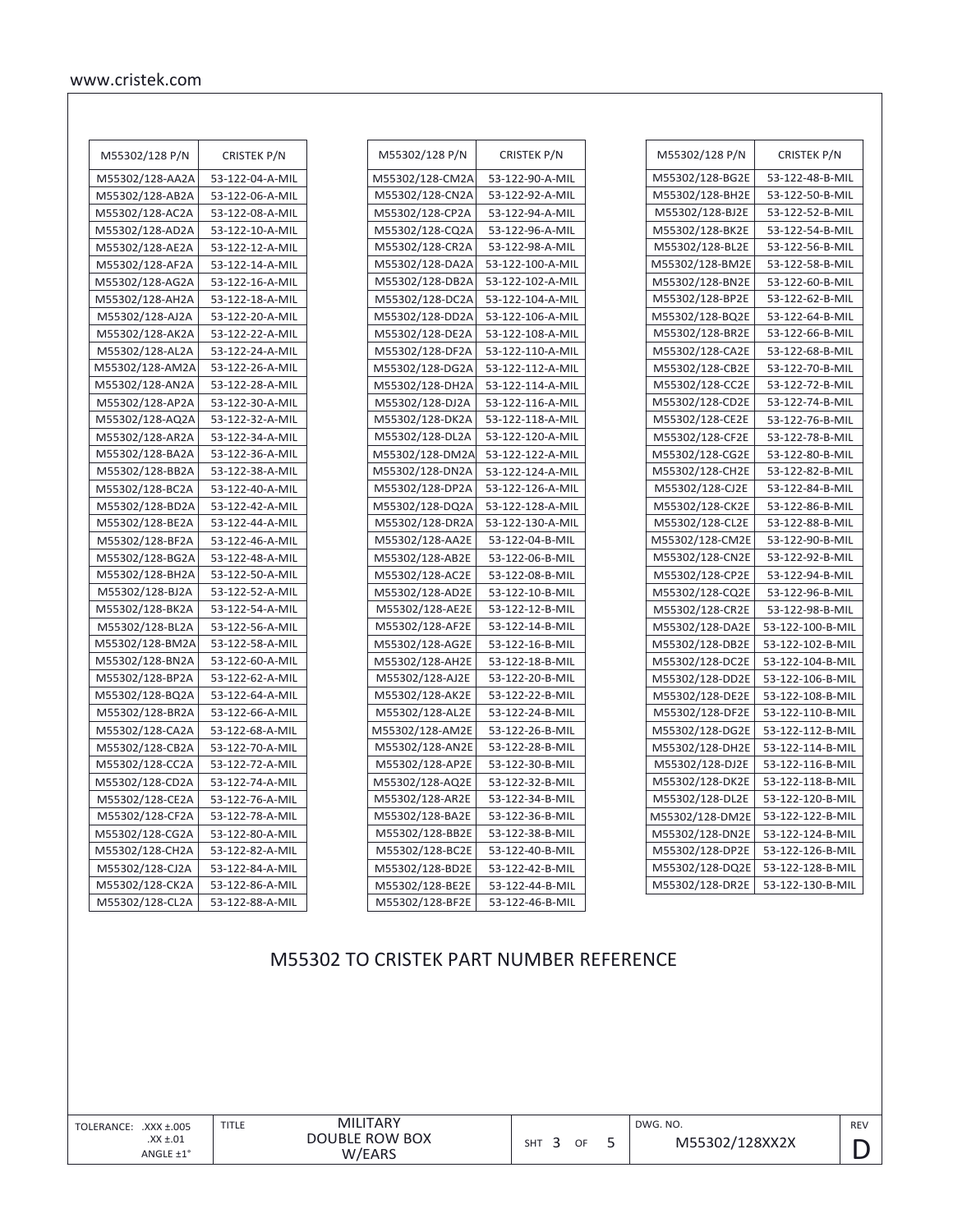| M55302/128 P/N  | <b>CRISTEK P/N</b> |
|-----------------|--------------------|
| M55302/128-AA2C | 53-122-04-C-MIL    |
| M55302/128-AB2C | 53-122-06-C-MIL    |
| M55302/128-AC2C | 53-122-08-C-MIL    |
| M55302/128-AD2C | 53-122-10-C-MIL    |
| M55302/128-AE2C | 53-122-12-C-MIL    |
| M55302/128-AF2C | 53-122-14-C-MIL    |
| M55302/128-AG2C | 53-122-16-C-MIL    |
| M55302/128-AH2C | 53-122-18-C-MIL    |
| M55302/128-AJ2C | 53-122-20-C-MIL    |
| M55302/128-AK2C | 53-122-22-C-MIL    |
| M55302/128-AL2C | 53-122-24-C-MIL    |
| M55302/128-AM2C | 53-122-26-C-MIL    |
| M55302/128-AN2C | 53-122-28-C-MIL    |
| M55302/128-AP2C | 53-122-30-C-MIL    |
| M55302/128-AQ2C | 53-122-32-C-MIL    |
| M55302/128-AR2C | 53-122-34-C-MIL    |
| M55302/128-BA2C | 53-122-36-C-MIL    |
| M55302/128-BB2C | 53-122-38-C-MIL    |
| M55302/128-BC2C | 53-122-40-C-MIL    |
| M55302/128-BD2C | 53-122-42-C-MIL    |
| M55302/128-BE2C | 53-122-44-C-MIL    |
| M55302/128-BF2C | 53-122-46-C-MIL    |
| M55302/128-BG2C | 53-122-48-C-MIL    |
| M55302/128-BH2C | 53-122-50-C-MIL    |
| M55302/128-BJ2C | 53-122-52-C-MIL    |
| M55302/128-BK2C | 53-122-54-C-MIL    |
| M55302/128-BL2C | 53-122-56-C-MIL    |
| M55302/128-BM2C | 53-122-58-C-MIL    |
| M55302/128-BN2C | 53-122-60-C-MIL    |
| M55302/128-BP2C | 53-122-62-C-MIL    |
| M55302/128-BQ2C | 53-122-64-C-MIL    |
| M55302/128-BR2C | 53-122-66-C-MIL    |
| M55302/128-CA2C | 53-122-68-C-MIL    |
| M55302/128-CB2C | 53-122-70-C-MIL    |
| M55302/128-CC2C | 53-122-72-C-MIL    |
| M55302/128-CD2C | 53-122-74-C-MIL    |
| M55302/128-CE2C | 53-122-76-C-MIL    |
| M55302/128-CF2C | 53-122-78-C-MIL    |
| M55302/128-CG2C | 53-122-80-C-MIL    |
| M55302/128-CH2C | 53-122-82-C-MIL    |
| M55302/128-CJ2C | 53-122-84-C-MIL    |
| M55302/128-CK2C | 53-122-86-C-MIL    |
| M55302/128-CL2C | 53-122-88-C-MIL    |

| M55302/128 P/N  | <b>CRISTEK P/N</b> |
|-----------------|--------------------|
| M55302/128-CM2C | 53-122-90-C-MIL    |
| M55302/128-CN2C | 53-122-92-C-MIL    |
| M55302/128-CP2C | 53-122-94-C-MIL    |
| M55302/128-CQ2C | 53-122-96-C-MIL    |
| M55302/128-CR2C | 53-122-98-C-MIL    |
| M55302/128-DA2C | 53-122-100-C-MIL   |
| M55302/128-DB2C | 53-122-102-C-MIL   |
| M55302/128-DC2C | 53-122-104-C-MIL   |
| M55302/128-DD2C | 53-122-106-C-MIL   |
| M55302/128-DE2C | 53-122-108-C-MIL   |
| M55302/128-DF2C | 53-122-110-C-MIL   |
| M55302/128-DG2C | 53-122-112-C-MIL   |
| M55302/128-DH2C | 53-122-114-C-MIL   |
| M55302/128-DJ2C | 53-122-116-C-MIL   |
| M55302/128-DK2C | 53-122-118-C-MIL   |
| M55302/128-DL2C | 53-122-120-C-MIL   |
| M55302/128-DM2C | 53-122-122-C-MIL   |
| M55302/128-DN2C | 53-122-124-C-MIL   |
| M55302/128-DP2C | 53-122-126-C-MIL   |
| M55302/128-DQ2C | 53-122-128-C-MIL   |
| M55302/128-DR2C | 53-122-130-C-MIL   |
| M55302/128-AA2B | 55-122-04-A-MIL    |
| M55302/128-AB2B | 55-122-06-A-MIL    |
| M55302/128-AC2B | 55-122-08-A-MIL    |
| M55302/128-AD2B | 55-122-10-A-MIL    |
| M55302/128-AE2B | 55-122-12-A-MIL    |
| M55302/128-AF2B | 55-122-14-A-MIL    |
| M55302/128-AG2B | 55-122-16-A-MIL    |
| M55302/128-AH2B | 55-122-18-A-MIL    |
| M55302/128-AJ2B | 55-122-20-A-MIL    |
| M55302/128-AK2B | 55-122-22-A-MIL    |
| M55302/128-AL2B | 55-122-24-A-MIL    |
| M55302/128-AM2B | 55-122-26-A-MIL    |
| M55302/128-AN2B | 55-122-28-A-MIL    |
| M55302/128-AP2B | 55-122-30-A-MIL    |
| M55302/128-AQ2B | 55-122-32-A-MIL    |
| M55302/128-AR2B | 55-122-34-A-MIL    |
| M55302/128-BA2B | 55-122-36-A-MIL    |
| M55302/128-BB2B | 55-122-38-A-MIL    |
| M55302/128-BC2B | 55-122-40-A-MIL    |
| M55302/128-BD2B | 55-122-42-A-MIL    |
| M55302/128-BE2B | 55-122-44-A-MIL    |
| M55302/128-BF2B | 55-122-46-A-MIL    |

| M55302/128 P/N  | <b>CRISTEK P/N</b> |
|-----------------|--------------------|
|                 |                    |
| M55302/128-BG2B | 55-122-48-A-MIL    |
| M55302/128-BH2B | 55-122-50-A-MIL    |
| M55302/128-BJ2B | 55-122-52-A-MIL    |
| M55302/128-BK2B | 55-122-54-A-MIL    |
| M55302/128-BL2B | 55-122-56-A-MIL    |
| M55302/128-BM2B | 55-122-58-A-MIL    |
| M55302/128-BN2B | 55-122-60-A-MIL    |
| M55302/128-BP2B | 55-122-62-A-MIL    |
| M55302/128-BQ2B | 55-122-64-A-MIL    |
| M55302/128-BR2B | 55-122-66-A-MIL    |
| M55302/128-CA2B | 55-122-68-A-MIL    |
| M55302/128-CB2B | 55-122-70-A-MIL    |
| M55302/128-CC2B | 55-122-72-A-MIL    |
| M55302/128-CD2B | 55-122-74-A-MIL    |
| M55302/128-CE2B | 55-122-76-A-MIL    |
| M55302/128-CF2B | 55-122-78-A-MIL    |
| M55302/128-CG2B | 55-122-80-A-MIL    |
| M55302/128-CH2B | 55-122-82-A-MIL    |
| M55302/128-CJ2B | 55-122-84-A-MIL    |
| M55302/128-CK2B | 55-122-86-A-MIL    |
| M55302/128-CL2B | 55-122-88-A-MIL    |
| M55302/128-CM2B | 55-122-90-A-MIL    |
| M55302/128-CN2B | 55-122-92-A-MIL    |
| M55302/128-CP2B | 55-122-94-A-MIL    |
| M55302/128-CQ2B | 55-122-96-A-MIL    |
| M55302/128-CR2B | 55-122-98-A-MIL    |
| M55302/128-DA2B | 55-122-100-A-MIL   |
| M55302/128-DB2B | 55-122-102-A-MIL   |
| M55302/128-DC2B | 55-122-104-A-MIL   |
| M55302/128-DD2B | 55-122-106-A-MIL   |
| M55302/128-DE2B | 55-122-108-A-MIL   |
| M55302/128-DF2B | 55-122-110-A-MIL   |
| M55302/128-DG2B | 55-122-112-A-MIL   |
| M55302/128-DH2B | 55-122-114-A-MIL   |
| M55302/128-DJ2B | 55-122-116-A-MIL   |
| M55302/128-DK2B | 55-122-118-A-MIL   |
| M55302/128-DL2B | 55-122-120-A-MIL   |
| M55302/128-DM2B | 55-122-122-A-MIL   |
| M55302/128-DN2B | 55-122-124-A-MIL   |
| M55302/128-DP2B | 55-122-126-A-MIL   |
| M55302/128-DQ2B | 55-122-128-A-MIL   |
| M55302/128-DR2B | 55-122-130-A-MIL   |

# M55302 TO CRISTEK PART NUMBER REFERENCE

D REV